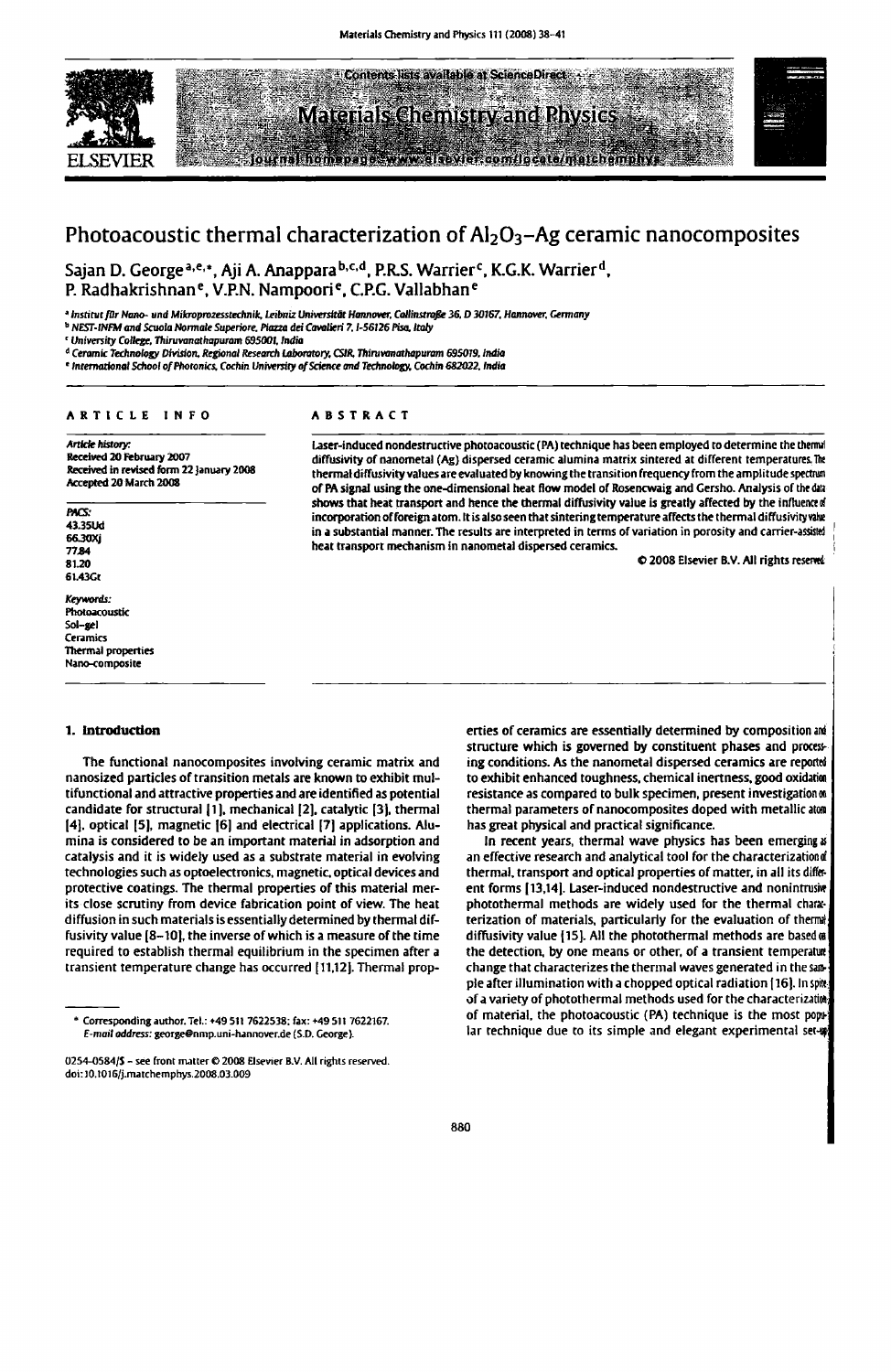ind its capability to provide material parameters with great accucy [17]. Depending upon the mode of excitation and the specimen inder investigation PA signal can be detected using a microphone *x* piezoelectric transducer [17,18].

Research towards a better understanding of the physical propsties of heterogeneous solids has both scientific and technological mportance. In this paper we describe the thermal characterization fnanosized Ag metal dispersed ceramic alumina matrix prepared ysol-gel method with varying weight concentration of Ag and sinered at different sintering temperatures, using microphone version TPA technique. In the case of composites as in the present case, the thermal diffusivity is a measure of rate at which a temperawe disturbance at one point in a body travels to other point and higher thermal diffusivity value indicate more rapid heat propgation and vice versa. Hence the present investigations where e focus is made on the influence of sintering temperature and aclusion of foreign atom on the thermal diffusivity of the porous lumina matrix have great importance.

### Preparation of nanocomposite

The composite precursor was prepared from a mixture of lehmite (Al-O-OH) and silver nitrate. In a typical experiment, 000 ml of boehmite (Al-O-OH) sol was prepared by hydrolyzg 250 g of Al(NO3)3-9H<sub>2</sub>O (S.D. Fine Chemicals, India) dissolved 1500 ml of double-distilled water followed by peptisation using litric acid. Details of the method are reported elsewhere [19]. Silver litrate (Glaxo Laboratories, India, Purity-99%) in aqueous solution 5g in 100 ml) is added in different weight proportions (0%, 1% and with respect to aluminum oxide) to the boehmite sol in sepaate batches and subjected to mechanical stirring for a period of th. The sol was first evaporated on a water bath and finally was fried at  $\sim$ 100 °C in an electric oven. The precursor gel was further alcined at 450 °C for a period of 3 h. The nanocomposite samples vere prepared by uniaxial consolidation to disc pellets of size 10im diameter and 1-mm thickness applying a force of 4 tons for Imin using hydraulic press. Care was taken to pelletize all the samles at identical experimental conditions. The thicknesses of the pecimen used in the present investigation were further reduced  $\approx$  500  $\mu$ m. The pelletized samples were sintered at 700 °C, 800 °C ad 900 °C with a soaking period of 3h to study the influence of intering temperature on thermal diffusivity.

The microstructure of the sample is analyzed using transmission ectron microscopy (JEOL 3000 EX; JAPAN) with an acceleration oltage 300 kV and a resolution of less than 0.2 nm and it is seen hat Ag particles are almost uniformly dispersed [20] and the par-



Fig. 1. TEM micrograph of Al2O3-5% Ag precursor calcined at 450°C.



Fig. 2. SEM fractograph of 5% Ag-doped sample sintered at 700°C.

ticle size in the dispersed phase ranges between 5 and 20nm. The microstructure observed for Al<sub>2</sub>O<sub>3</sub>-5% Ag composition is given in Fig. 1 whereas Figs. 2 and 3 show the fracture surfaces of nanocomposite containing 5 wt% Ag sintered at 700 °C and 900 °C, observed using scanning electron microscopy (Hitachi, Japan). The sintering temperature is limited to a maximum value of 900 C in view of possible agglomeration, which may be caused by preferential melting of dispersed silver particles (melting point of is  $~100^{\circ}$ C).

The density of the composite is determined by water displacement method. The measured density is divided by a corresponding theoretical density measured using rule of mixtures, which gives the volume fraction or relative density  $(x)$  of the specimen [21]. Then the porosity of the material is given by  $p = 1 - x$  [22]. The values of porosities of the specimen under study are presented in Table 1. The samples used for the present investigation are ceramic alumina dispersed with various weight fraction of (0%, 1% and 5%) nano Ag metal and all these specimens are sintered at different temperatures (700, 800 and 900 °C).

### 3. Experimental

A detailed account of the present experimental set-up is explained elsewhere [23]. Continuous optical radiation at 2.54 eV from an Argon ion laser (Liconix 5300). which is mechanically chopped (Stanford Research Systems SR 540) is used as the source of excitation. Optical radiation directly irradiates on the sample surface (PA cell in the reflective configuration) and consequent periodic nonradiatve deexcitation causes density fluctuations in sample as well as in the coupling medium. The corresponding pressure fluctuations generated in the PA cell cavity is detected



Fig. 3. SEM fractograph of 5% Ag-doped sample sintered at 900°C.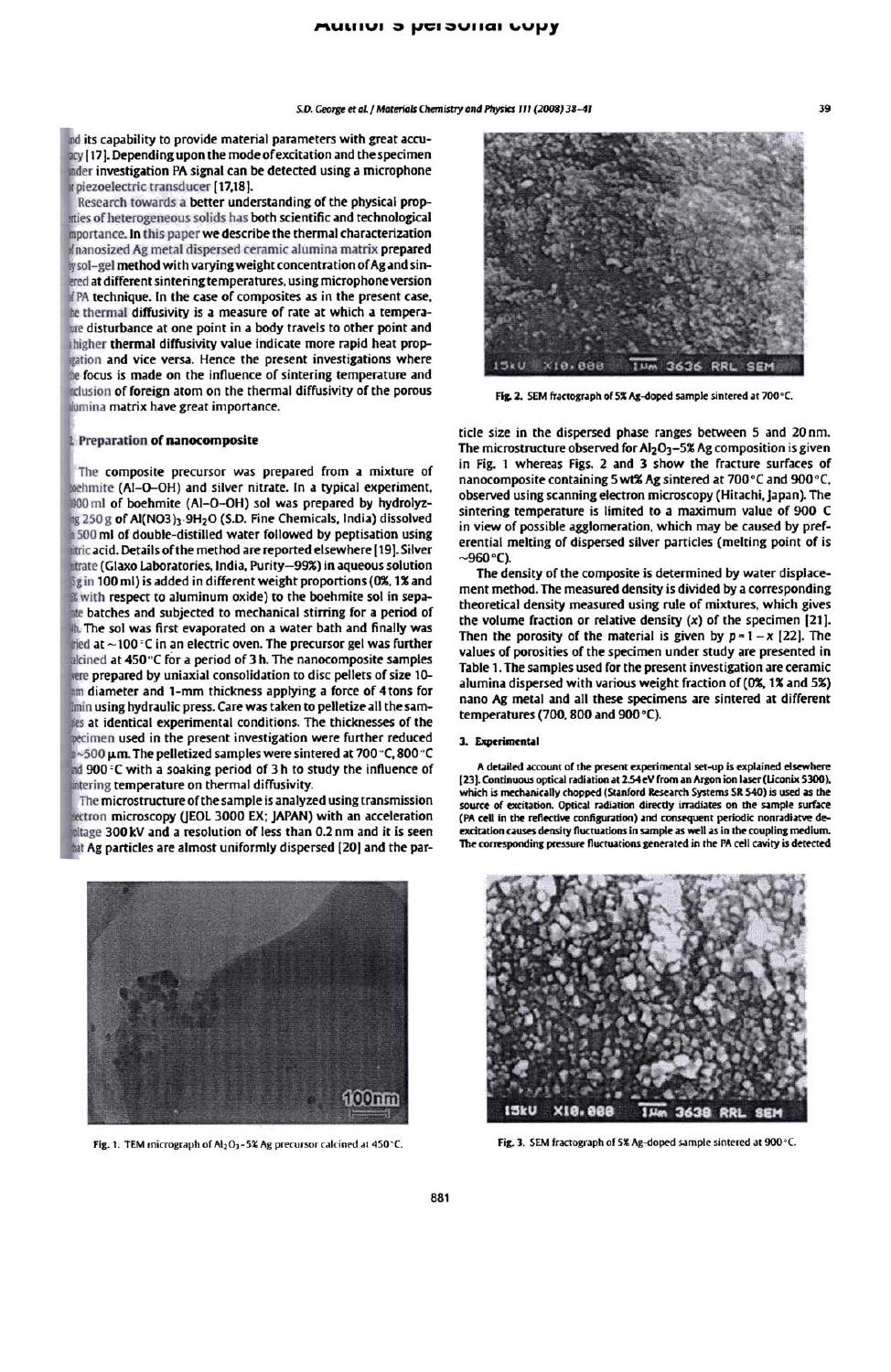## **Author's personal copy**

#### S.D. George et al. / Materials Chemistry and Physics 111 (2008) 38-41

### 40 **Table 1**

Thermal diffusivity of samples sintered at different temperatures

| Sintering temperature. | Amount of Ag (wt%) | Porosity $(1 - x)$ | Thermal diffusivity value (cm <sup>2</sup> s <sup>-1</sup> ) | Calculated value of thermal diffusivity using Eq. (1) in cm <sup>2</sup> 5 <sup>-1</sup> |
|------------------------|--------------------|--------------------|--------------------------------------------------------------|------------------------------------------------------------------------------------------|
| 700 C                  | o                  | 0.488              | $0.210 + 0.002$                                              | 0.210                                                                                    |
|                        |                    | 0.450              | $0.220 \pm 0.003$                                            | 0.220                                                                                    |
|                        |                    | 0.349              | $0.242 \pm 0.003$                                            | 0.240                                                                                    |
| 800 C                  | $\mathbf{0}$       | 0.481              | $0.240 \pm 0.003$                                            | 0.240                                                                                    |
|                        |                    | 0.418              | $0.280 + 0.004$                                              | 0.280                                                                                    |
|                        | S.                 | 0.234              | $0.360 \pm 0.004$                                            | 0.362                                                                                    |
| 900 C                  | $\mathbf{a}$       | 0.450              | $0.280 + 0.002$                                              | 0.279                                                                                    |
|                        |                    | 0.410              | $0.312 \pm 0.003$                                            | 0.311                                                                                    |
|                        |                    | 0.216              | $0.400 \pm 0.004$                                            | 0.397                                                                                    |

using a sensitive electret microphone (Knowles BT 1754) having flat frequency response for the entire experimental frequency range and the output of microphone is measured using a dual phase lock-in amplifier. The laser power used for the present studies is 50 mW with a stability of ±0.5%.

#### 4. Results and discussions

The theoretical background for the evaluation of thermal diffusivity from amplitude spectrum of PA signal is explained elsewhere [24]. As the thermal diffusion length is function of chopping frequency, by varying the chopping frequency of optical radiation and consequently amplitude of thermal waves, the transition frequency at which sample changes from thermally thin to thermally thick regime can be known from the amplitude spectrum of the PA signal. By knowing the transition frequency and the thickness of the specimen under investigation, the thermal diffusivity value can be evaluated using the expression  $k_c(p) = l_s^2 f_c$  [24]. The present experimental set-up is standardized by evaluating the thermal diffusivity value of copper and aluminum, of which thermal diffusivity value is well known. It is seen that the measured thermal diffusivity values  $(1.176 \pm 0.003$  and  $0.976 \pm 0.003$  cm<sup>2</sup> s<sup>-1</sup>, respectively) agree well with earlier reported thermal diffusivity values of these samples [9]. Fig. 4 shows the log-log plot of PA amplitude as function of modulating frequency for the intrinsic alumina sintered at 700 °C. All the specimens under investigation show similar nature (not shown). The evaluated effective thermal diffusivity values of all the samples under investigation are tabulated in Table 1. It is clear that the sintering temperature and the inclusion of nano Ag metal content in alumina host and the concentration nano Ag metal content have great influence on the effective thermal diffusivity value of all the samples investigated under the present study. The observed result can be understood in terms of carrier-assisted heat transport mechanism in porous nanocomposites.



Fig. 4. Log-log plot of PA amplitude against frequency for pure alumina sintered at 700 C

In general, ceramics are composed of a mixture of one or more phases such as porosity, impurities, etc. Hence the measured thermal diffusivity value is an effective parameter with a contribution from different heat diffusion mechanisms. The samples under investigation can be considered as a two-phase mixture of regular shaped particles embedded in continuous matrix. The heat diffusion through the two-phase mixture, where one phase (the air interfaces) is randomly dispersed in a continuous ceramic matrix is essentially characterized by Leob equation, according to which; the thermal conductivity of a specimen having porosity 'p' is given by the expression  $K_c(p)$  =  $K_0(1-p)$ . Here  $K_0$  is the thermal conductivity of the specimen having zero porosity. However, the propagation of thermal energy carriers is greatly affected by scattering mechanism. As the scattering mechanisms essentially determine the mean free path of thermal energy carriers, it can affect the measured thermal diffusivity value in a substantial manner. In order to incorporate the influence of pores in the propagation of thermal waves and hence the thermal diffusivity value, Sanchez et. al. [22] modified the Leob equation for the evaluation of thermal diffusivity values as

$$
k_c(p) = k_0 \frac{1 - \gamma p}{1 - p} \tag{1}
$$

where  $y$  is an empirical constant which essentially determines the significance of pores on thermal diffusion processes. The evaluated values of  $y$  are 1.264, 1.472 and 1.450 for the specimens sintered at 700 °C, 800 °C and 900 °C, respectively. The value of  $\gamma$ >1 also implies the fact that the effect of porosity on heat conduction processes is not a mere density effect (air holes in the bulk volume) but it is also related to the structure of the material [9].

The conduction of heat in disordered dielectric materials such as porous ceramics may be considered as the propagation of anharmonic elastic waves through a continuum and propagation occurs via interaction of the quanta of thermal energy called phonons. In the case of dielectrics, the frequency of lattice waves with velocity 'v' covers over a wide range and thermal conductivity K(T) (consequently, thermal diffusivity  $k(T) = K(T)/\rho C_p = (1/3)\nu(T)$ ) is directly proportional to the phonon mean free path (AT)) and transport velocity. However, the very weak dependence on temperature for  $\rho$ ,  $C_p$  and  $\nu$  lead to the fact that mean free path of thermal energy carrier essentially determines the effective thermal diffusivity value. If the phonon mean free path is equal to the separation between the constituent atoms, the resulting conductivity is referred to as minimum thermal conductivity and it is the lower limit of dense materials at room temperature. This minimum thermal conductivity model [25] assumes that long wavelength phonons with long mean free path do not contribute significantly to heat transfer in disordered materials. However, the propagation of phonons through porous ceramic matrix and hence its mean free path is suffered by various scattering mechanisms such as phonon-phonon scattering (Umklapp processes), scattering from microvoids, microcracks, particles and pores. Sin